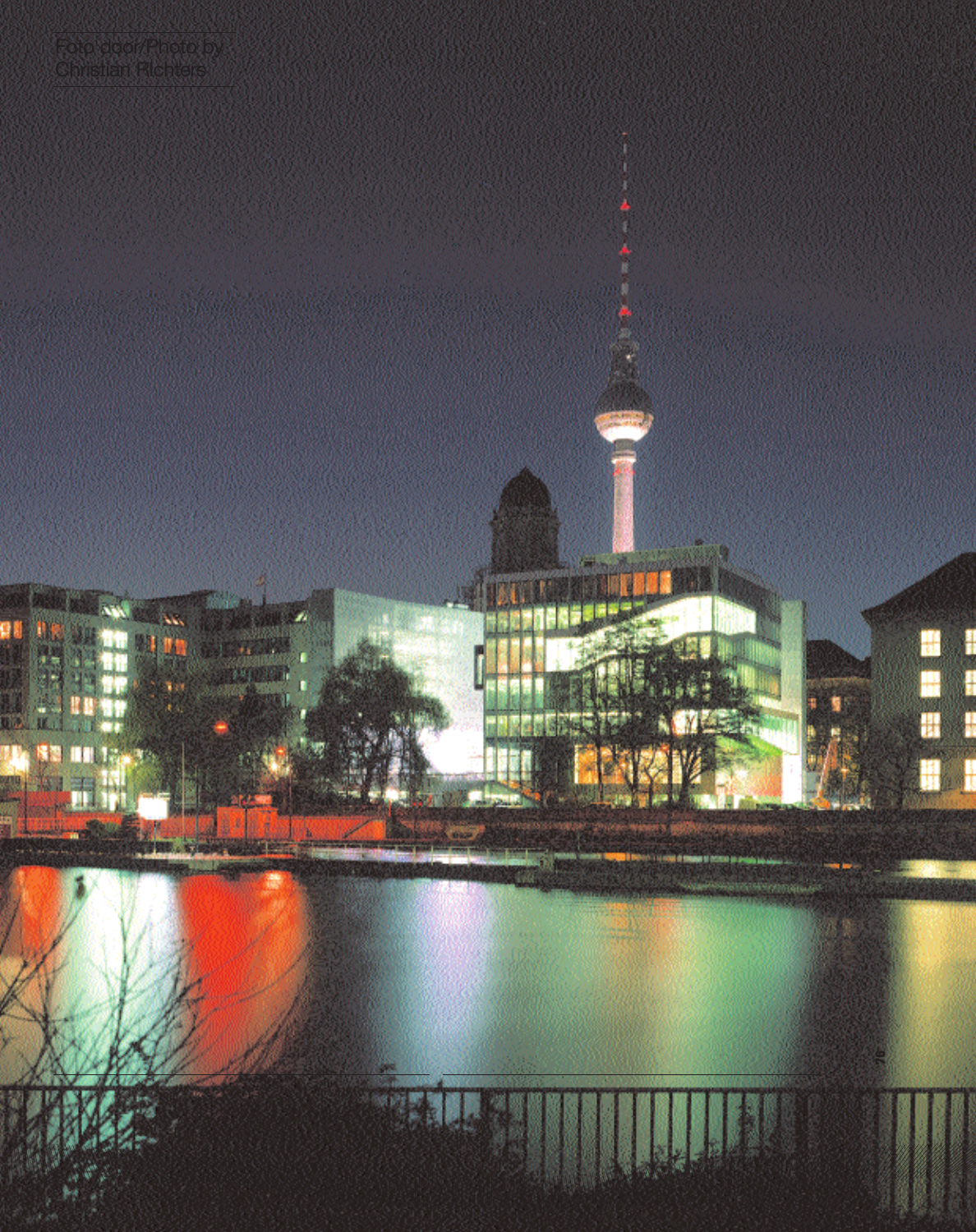## Buitenpost Outpost



## Tekst door/Text by Ole Bouman

The only thing about the new Dutch embassy in Berlin that suggests the Netherlands as a sovereign state is the bronze coat of arms with the Dutch Lion at the beginning of the driveway. Here against a background of intimidating steel is the old motto of Willem of Orange: *Je Maintiendrai* (I shall uphold). Anyone at all familiar with the national history of the Netherlands knows that this coat of arms represents the nation's indomitability against their Spanish oppressors, which later came to symbolise all national pride. In the past you saw the motto everywhere – on government buildings, banknotes, schools, police stations, anywhere the state felt it was necessary to assert its authority. At the heart of the heraldic display was the fact

that it represented a value system which by definition would never date. The Kingdom of the Netherlands was a timeless fact, the lion a timeless symbol. Does that not seem a long time ago? In the meantime the state as a symbolic order has withdrawn a long way. At best, the national emblem is but a logo. But also the Netherlands itself is not what it once was. Like so many other nations it has conceded much of its sovereignty, its nationalistic and patriotic sentiments have diminished, it outsources typical affairs of state, it has privatised and deregulated and increasingly built up a self-image as a flexibly run company. I say this as a neutral fact. That is the way it is. And you can substitute any other Western country for the

Netherlands, certainly when it does not have the power and authority that by virtue necessitate the propagation of national pomp. The question here is, what does it really mean given such a cultural and geopolitical context when such a country decides to build a new embassy in a large neighbouring country with a new capital? To what extent is it then still an act of state presentation? Or is it chiefly one of state representation in which you can ask yourself what form of expression this state apparently had in mind for itself. Well, in this case it is a magic lantern. When the sky above Berlin loses its colour and dusk sets in, then you can really see how the Netherlands is represented in the capital of the Federal Republic of Germany.

<u> Karalı (ö. 1971)</u><br>1971 - Samuel Hardwell, samuel samuel film (ö. 1971)<br>1971 - Samuel Salvador (ö. 1971)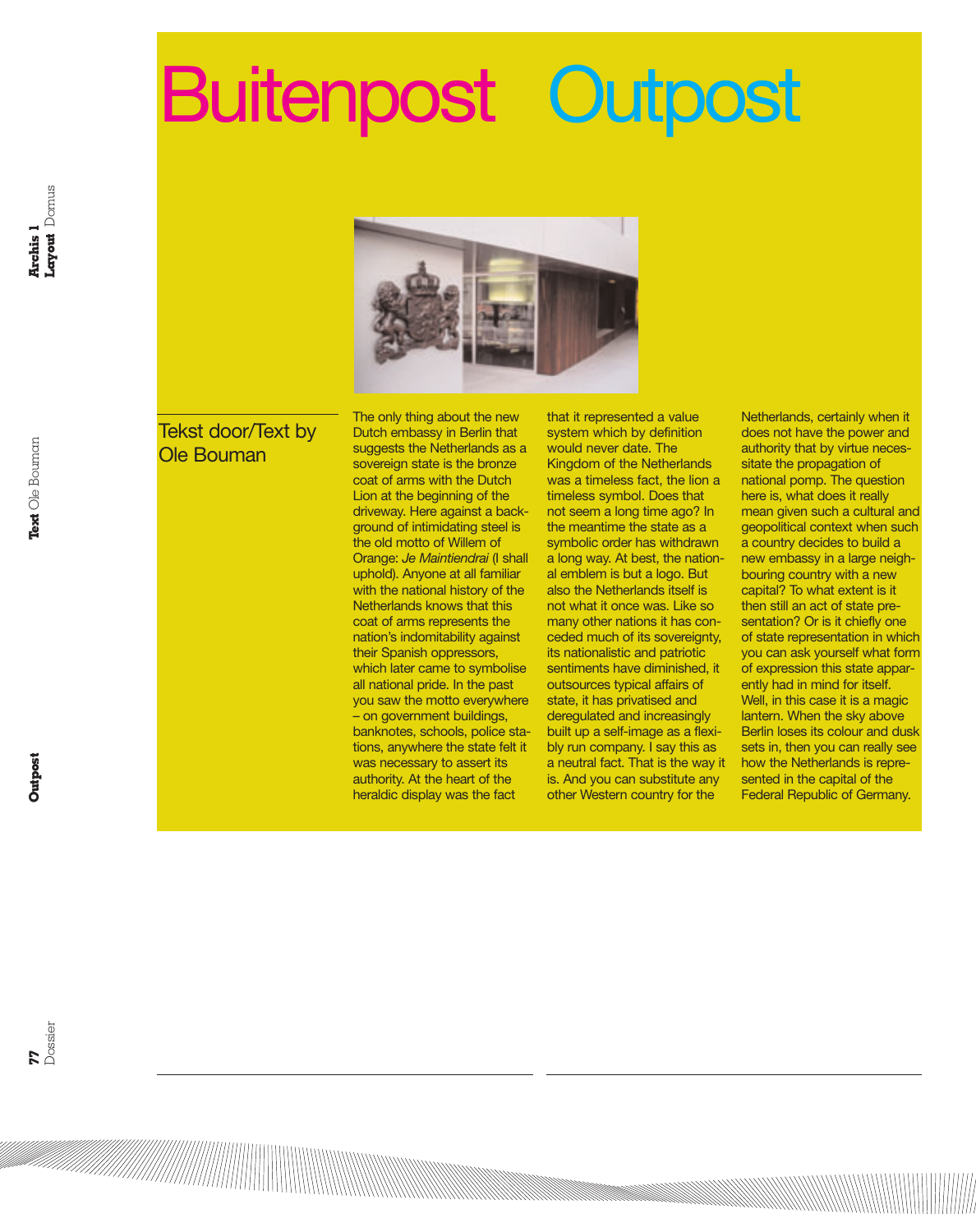## Buitenpost Outpost

Perhaps not with power, but amply compensated by architecture. The new embassy is not a protected stronghold, not a leased office, not a prestigious palace or an out-of-theway villa. This is a building from a standard work about architecture or from a cultural guide. While there is little to experience of a shared national feeling, there is that much more to experience from a building that absorbs the street and the city, that makes movement the core of its formula, that restores openness and transparency to guiding principles again rather than clichés, and that occupies the liberated mental space with spatial and material spectacle. How far this gesture is removed from the time when the Netherlands preferred to be

represented by cultural attachés who dragged around boxes of Delft Blue and platters of cheese. The country on the North Sea may have been a factor of political importance, but with tulips and clogs it certainly was not a country of cultural significance. But now a new wind is blowing in which no sentimental pictures are handed out, but architectural concepts are actually being built. Ambassadors and attachés are becoming individuals in their own right with cultural self-awareness. Not only in Berlin but in an entire series of capital cities where new outposts are being built as real works of architecture. In a short space of time, and after Rem Koolhaas, who once saw his design for the House of Commons thrown out for

being too controversial, embassies by eight architects including Hubert Jan Henket, Bjarne Mastenbroek and Erick van Egeraat have been built. Buildings in the first instance from designers, icons of a confident architectural and cultural policy with which the Netherlands can display itself. Yet this is also perhaps the rub with this parade of architectural excellence. The Netherlands finally seems ready to entrust its representation in foreign parts to real architecture at a point when the country itself is fading from existence. The growth in understanding of cultural standards seems in inverse proportion to the country's declining influence. Would it be possible to draw a graph of the work of an ambassador who, on the one hand, pre-

sents his/her country and, on the other, represents it? Is there a link between diplomats who work on behalf of Foreign Affairs, or who promote Interior Affairs across the border? The trend is not quite clear as yet, but one thing is certain: with the declining relevance of small nation-states on the world stage, their embassies seem fated to a reputation of national pavilions at the world fair we used to call reality.